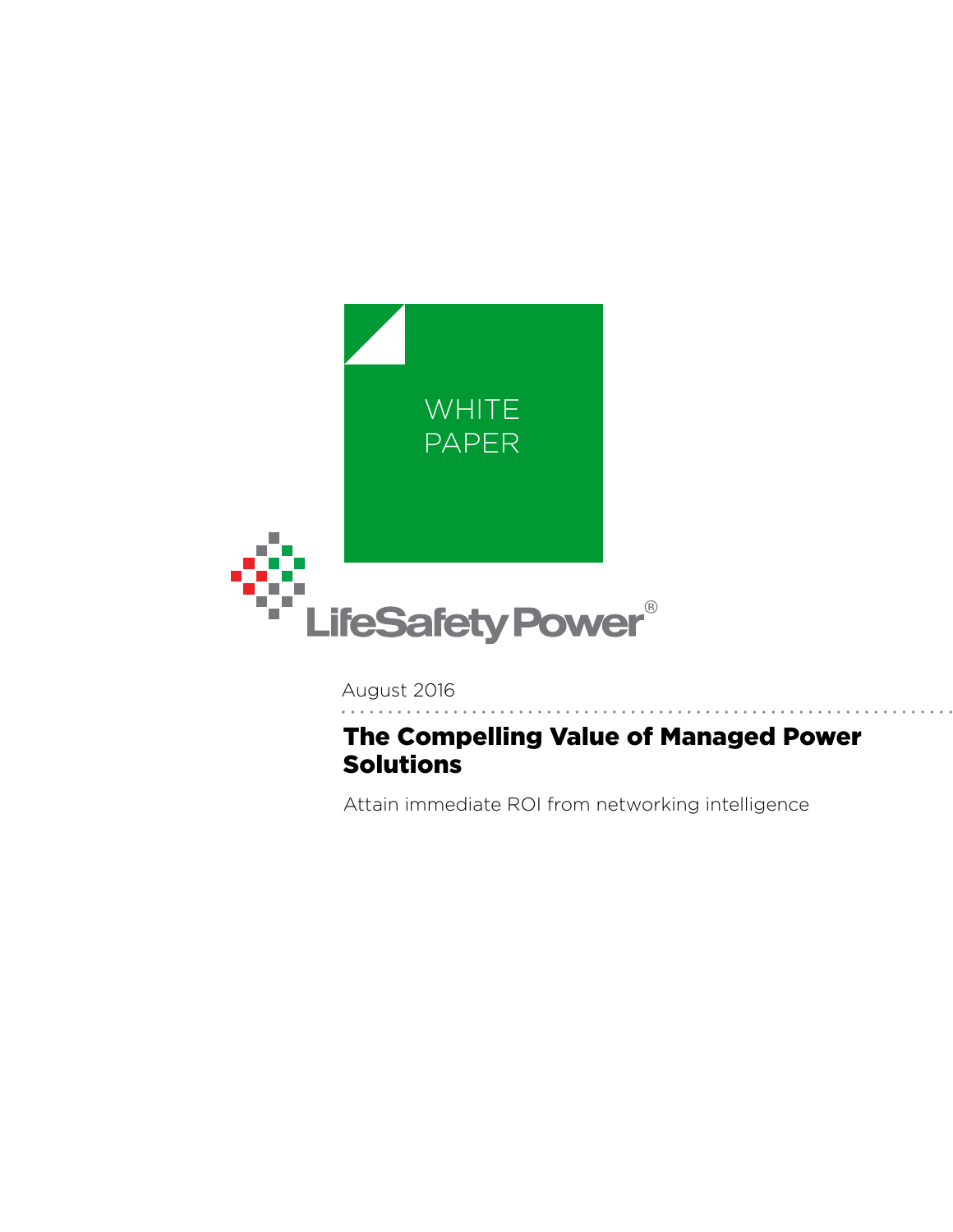



# **Contents**

| What is Managed Power? 4                                                                           |
|----------------------------------------------------------------------------------------------------|
| What Factors Contribute to ROI?  5                                                                 |
| The Return on Investment with Managed Power 6                                                      |
| $Investment \ldots \ldots \ldots \ldots \ldots \ldots \ldots \ldots \ldots \ldots \ldots \ldots 8$ |
|                                                                                                    |
|                                                                                                    |
|                                                                                                    |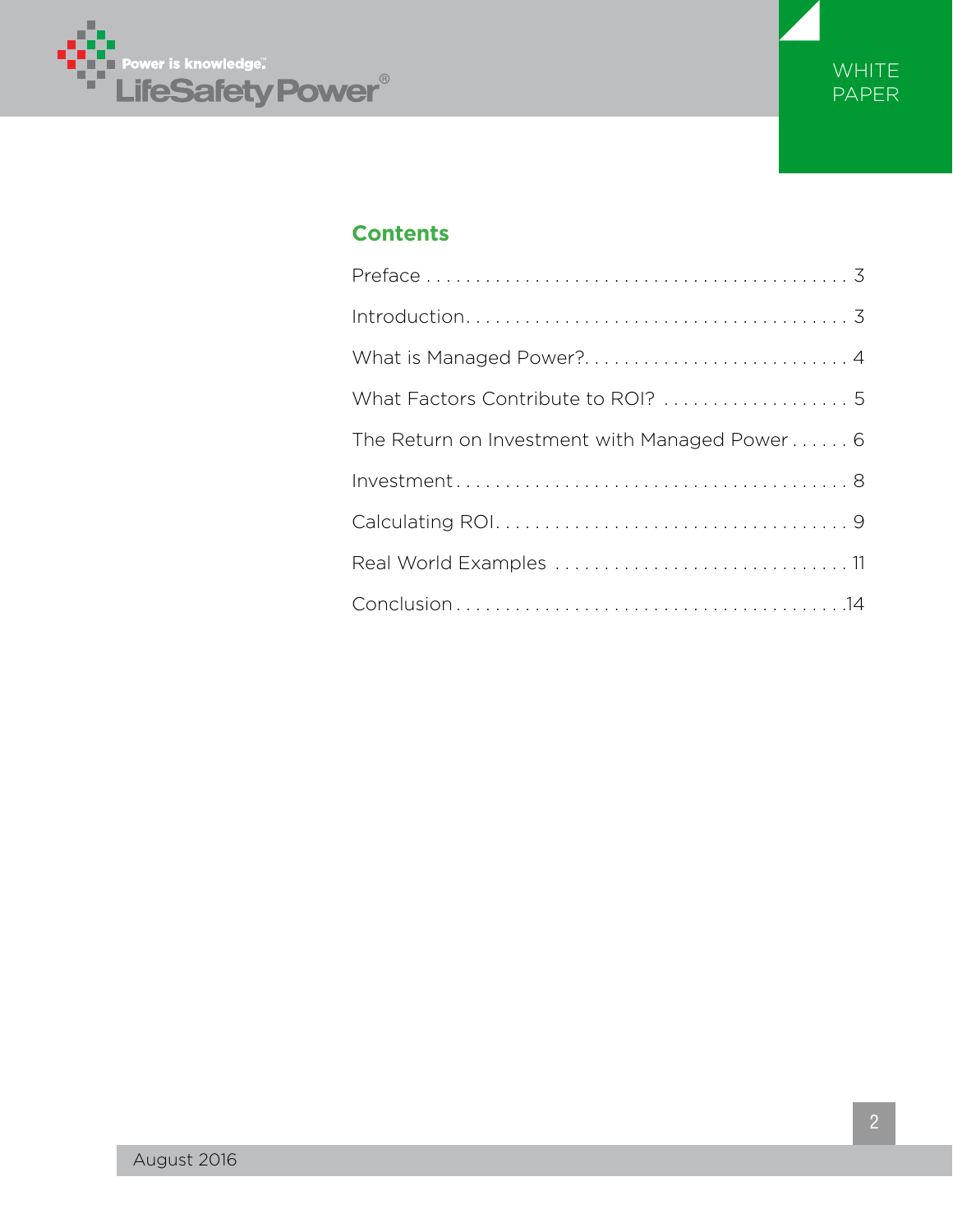



# **Preface**

Power. The heartbeat of any integrated security and life safety system. LifeSafety Power® Inc., Mundelein, Ill., is a perpetual innovator in the power and networking category. We understand how the market is changing and the role that proactive alerts, health statuses and other managed power solutions lend in providing critical uptime to access control, video and other solutions riding on the network. Now, managed power provides a gateway to greater connectivity.

This white paper: "The Compelling ROI of managed power Solutions," provides detailed costing and potential pricing so specifiers, integrators and end users can realize greater profitability and return on investment with their integrated solutions implementations. Our first white paper: "Why You Need to Specify managed power," is an essential primer, providing an in-depth look at the critical need to include managed power in every integrated security specification.

For more information, visit www.lifesafetypower.com.

## **Introduction**

The Return on Investment (ROI) is perhaps one of the most overused and misused terms in our language. In financial terms, ROI is the financial benefit of an investment and is commonly measured in time to pay back the investment or as an annual rate of return, similar to an interest rate. Unfortunately, ROI can be difficult to quantify because equating it to a dollar amount can be difficult.

Managed power is an area where the benefits are both attainable and extensive, though quantifying these benefits in financial terms can be challenging. This white paper presents a framework for accomplishing attainable ROI from managed power solutions.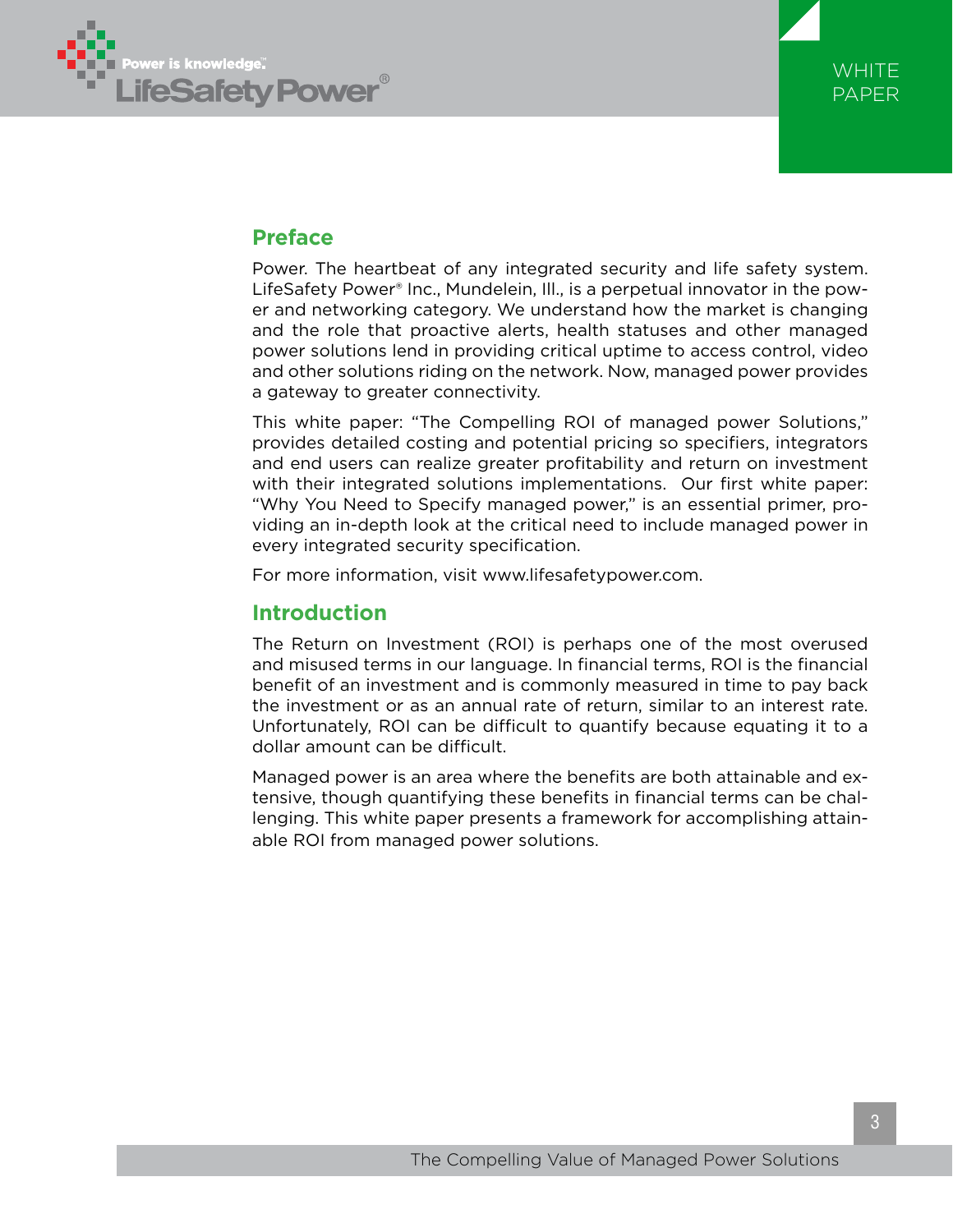



## **What is Managed Power?**

Managed Power is a power solution that delivers intelligence and networking functionality to make it capable of monitoring, analyzing and controlling system power in a proactive fashion. In doing so, managed power provides more reliable and consistent operations, with greater uptime for customers and better efficiencies and cost savings for integrators.

From its inception, LifeSafety Power has designed its product line with the flexibility, modularity and scalability to be offered as a standard system or upgraded to a managed solution, at the time of sale or at any time in the future. Managed power allows the system integrator to manage their support services by gathering live system data over an intelligent network and assuring a quantifiable ROI in the process.

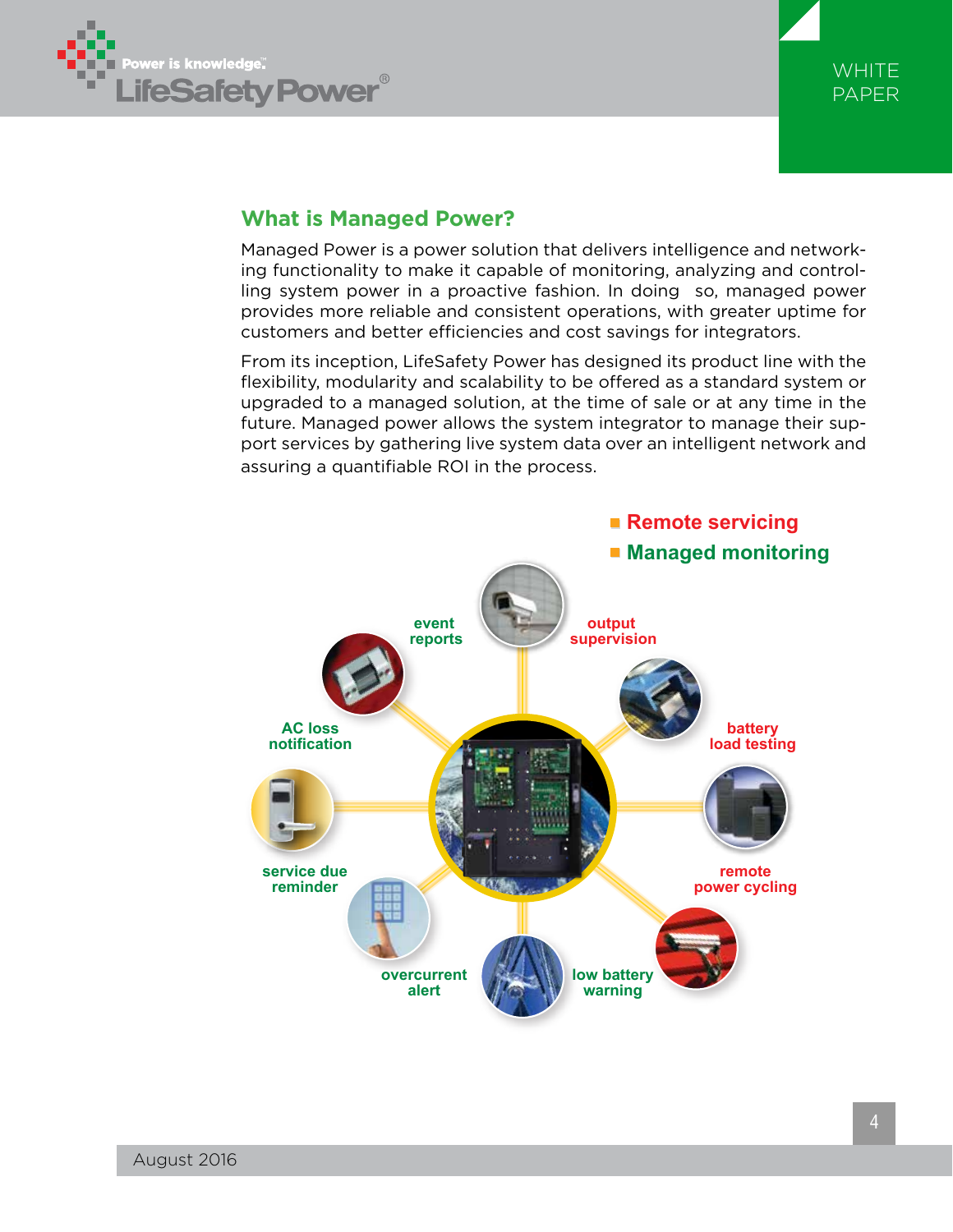



# **What Factors Contribute to ROI?**

In a managed power solution, there are many factors that contribute to ROI centering on the ability to be alerted to problems, remotely diagnosing those problems and maximizing system uptime without having to dispatch a service vehicle. Other factors to consider are the profitability loss to the business as a result of system downtime or malfunction, or having to hire security personnel.

### **Monitored Parameters**

The enhanced monitoring provided by managed power allows immediate notification of current or impending problems. Once notified, the monitored parameters allow basic troubleshooting remotely without sending a technician to the site. Some of the most common monitored parameters include:

| <b>Power Supply Monitored Points</b> | <b>Individual Monitored Outputs</b> |                      |
|--------------------------------------|-------------------------------------|----------------------|
| AC Loss or Brownout                  | <b>System Fault</b>                 | Over / Under Current |
| Over Temperature                     | <b>Battery Status</b>               | Over / Under Voltage |
| Earth Ground Fault                   | <b>Tamper Switch</b>                | <b>Blown Fuse</b>    |
| Fire Alarm Input Status              | <b>Battery Presence</b>             |                      |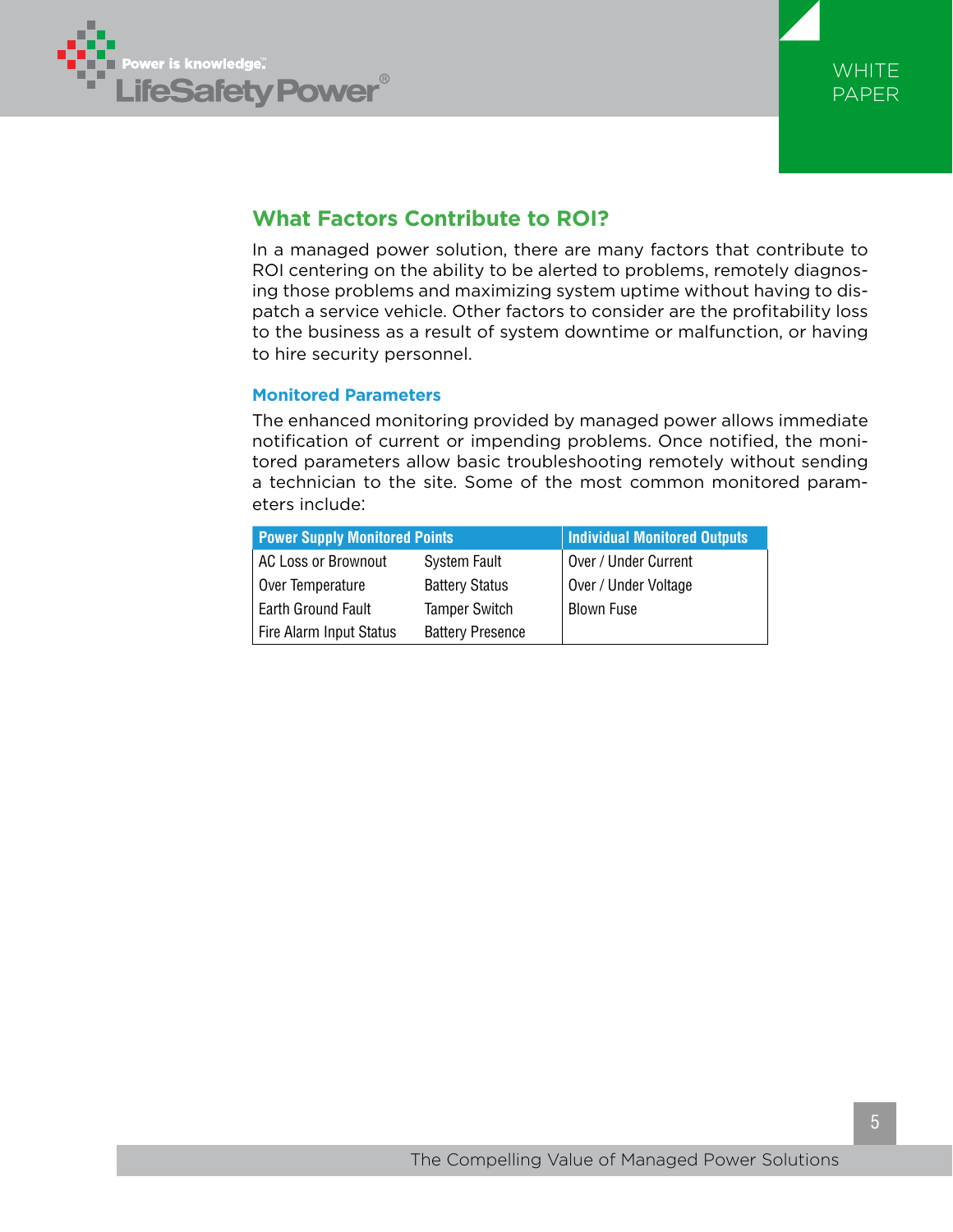



## **The Return on Investment with Managed Power**

Typically, the payback period for a Managed Power system investment is recouped in short order from increased operational efficiencies for the integrator and the end user. We will analyze the math later in this paper, but for now let's briefly consider two common scenarios where remote power management replaces a traditional on-site service.

### **Output Power Cycle / Device Reboot**

All security system installations have devices such as a readers and locks, controllers or cameras that "freeze up" from time to time. Traditionally a technician would need to be sent to the site to momentarily remove and reapply power to reboot devices. This translates to service or warranty cost, the technician's time and the loaded hourly rate to dispatch a service truck to the site location.

Managed Power solutions allow the technician or office service coordinator to remotely log into the power supply, assess the health of the system and conduct power cycles on individual outputs. This can be accomplished from any computer or mobile device with an internet connection in a few minutes.

### **Remote Battery Testing**

If a project installation does not have devices that routinely require a reboot, there's still the advantages and investment payback in a managed system through other service functions such as periodic testing of battery health and viability. Traditionally a technician would be sent to the site to perform a stand-by battery load test annually or semi-annually. If the test is performed by removing power and letting the batteries discharge via system load, the technician time on site could be as little as four hours but as many as eight.

Consider this test being managed remotely by controlling the power supply so the batteries discharge via the system load. This command could be provided to the power supply via office staff, central station personnel or preset on schedule and repeated automatically, eliminating the need to send the technician to the site. In a multi-building or campus setting, remote battery load testing could be staggered or run simultaneously, effectively testing an entire security installation over a short time frame. Whatever the scenario, the total investment in a Managed Power solution is completely paid back the first time a remote battery load test is run.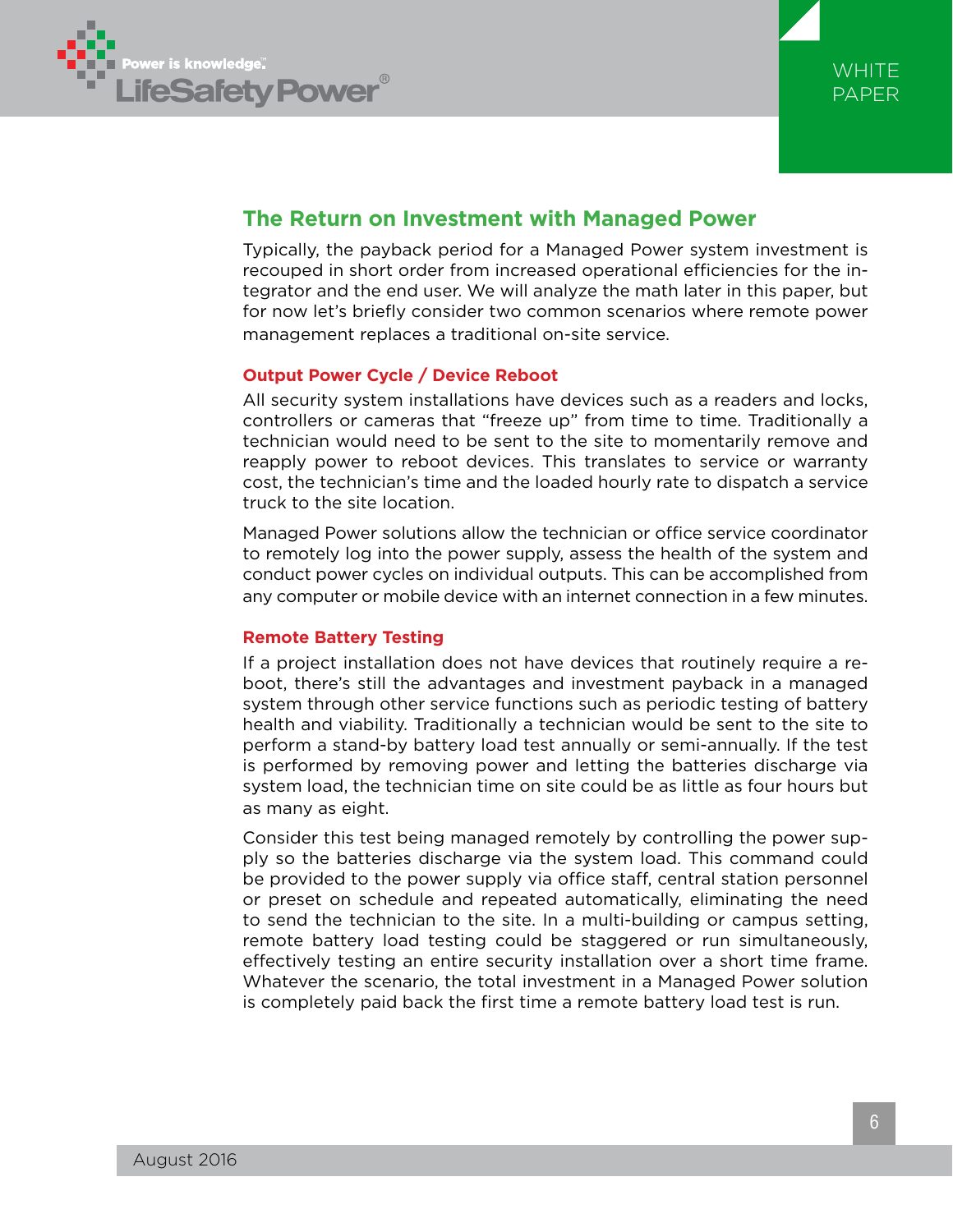



### **Service Features**

A fully Managed Power system also provides other valuable functions that contribute to ROI. In addition to remote power reset and battery testing, on site visits can be minimized with remote diagnostics which allow the servicing technician to immediately log in to any system, analyze fault conditions, view real-time parameters and download that site's history report – all from their office or smart phone.

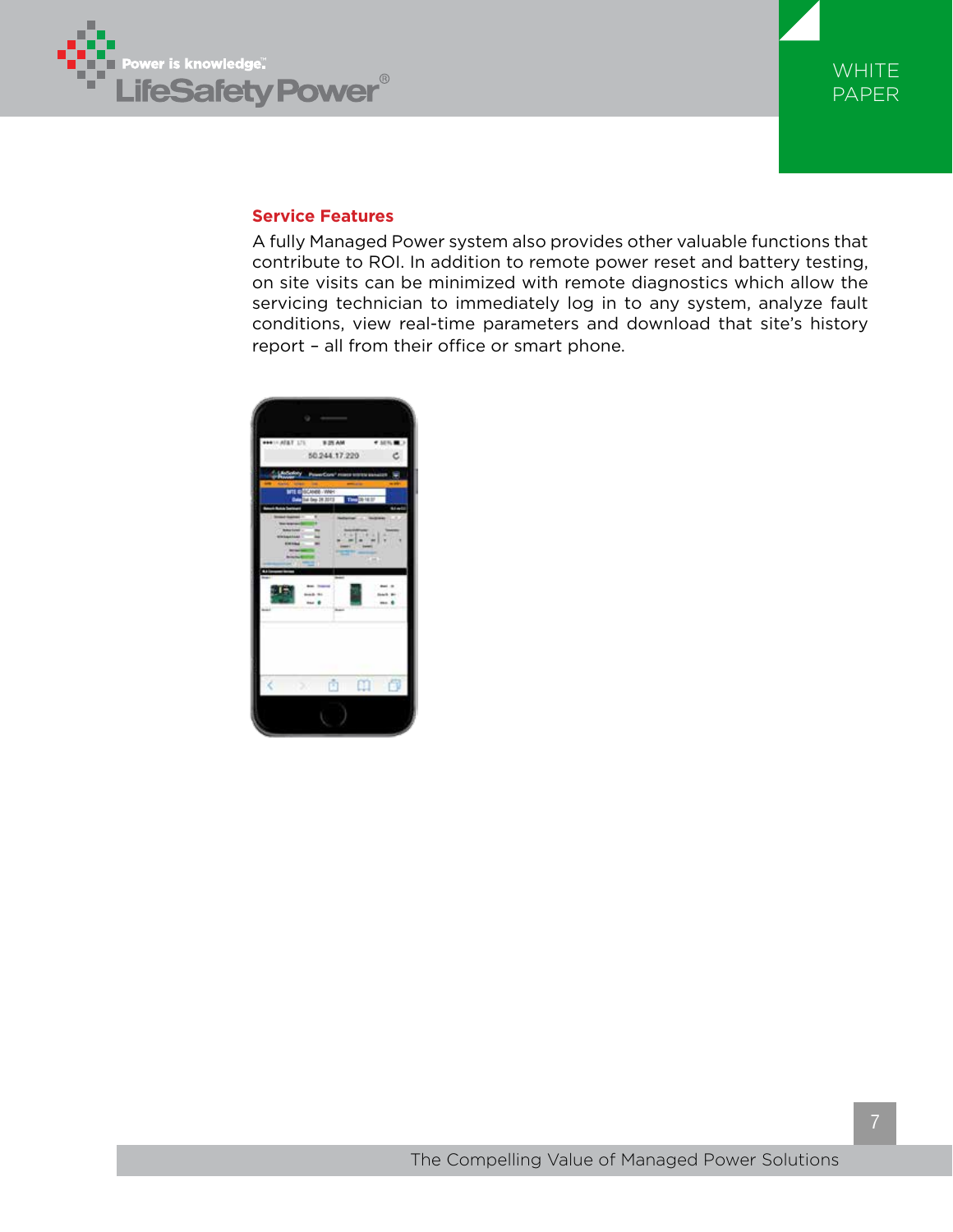



## **Investment**

While managed power may not be right for every project, the added cost is relatively low when compared to the overall cost of the job. The chart below shows the relative costs of typical 4-, 8- and 16-door power systems in base system (non-managed), basic monitored and fully monitored. Typically, the added cost for managed power deployment ranges from \$200 to \$650 depending on the level of monitoring required, the number of doors being managed and other specifics of the protected premises.



*Relative Cost of Managed vs. Base Systems*

Looking at the 8-door example, the base system uses an isolation relay board (C8) for 8 lock outputs but has no network connectivity. To implement basic monitoring, the NL2 network communications module which manages the power supply and battery set is added. A full managed system replaces the C8 isolation relay board with the M8 managed version and the NL2 with the more advanced NL4 network module. The basic power supply and enclosure are consistent across all three systems, so in an 8-door system for example, the only added cost for basic monitoring is \$200 and for full management \$450.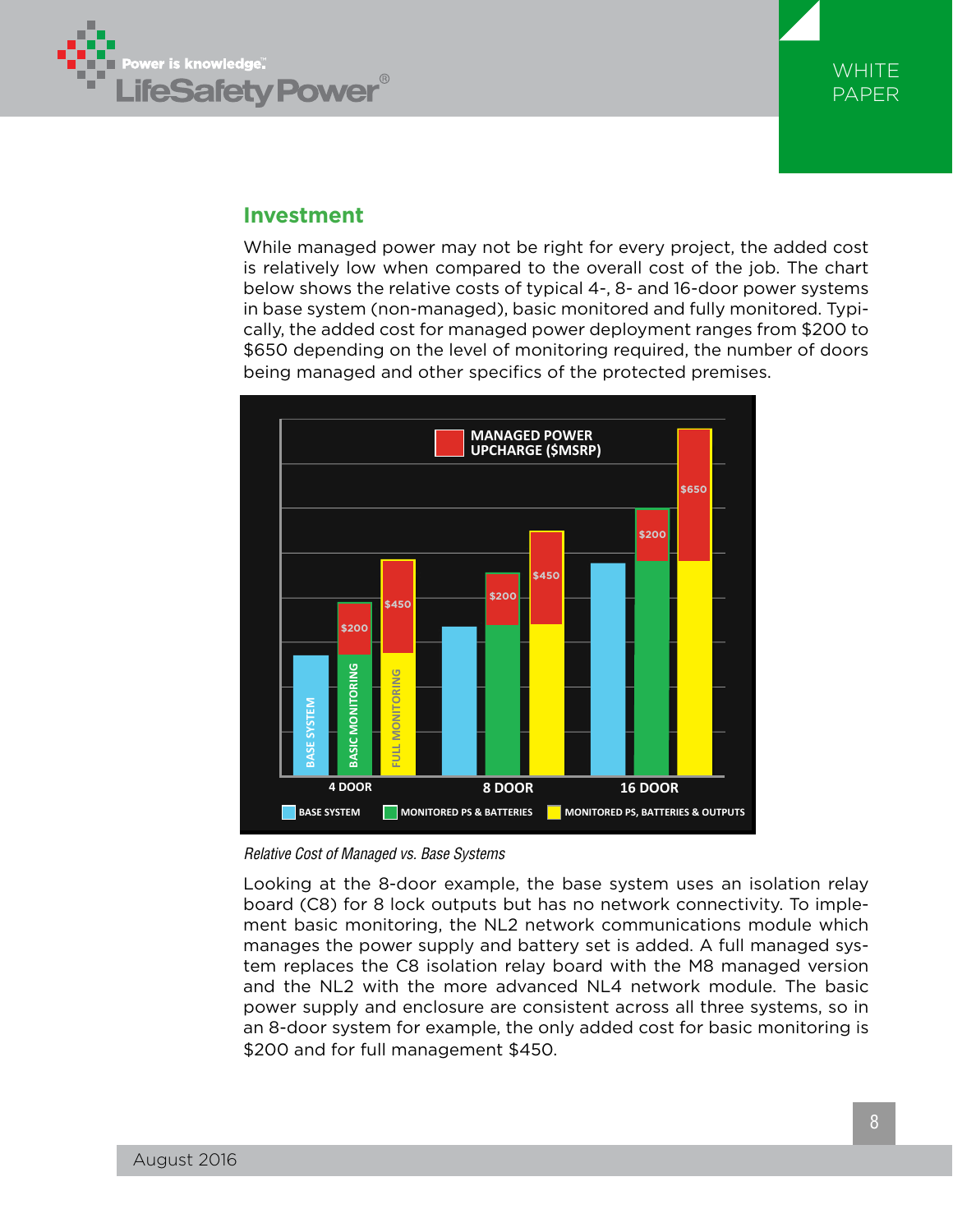



# **Calculating ROI**

To determine the ROI for managed power, the factors that will be improved through remote management capabilities need to be determined. The cost of dealing with these factors with a traditional (non-managed) power system can then be compared with the additional cost of the managed system. The factors to consider will vary based on the specific installation, a company's business model as it relates to servicing and maintenance and the customer's needs. In addition to direct factors such as troubleshooting time and cost, indirect factors such as system downtime and the potential of lost productivity should be weighed.

Below are examples of factors to consider and a suggested formula for calculating the cost, along with the mathematical calculation for each. Note that throughout the calculations the time period being analyzed needs to remain consistent. The "Occurrence" variable is used to determine how frequently each factor happens during that time period. So for example, if you are calculating on a per-year basis, an occurrence of 1 means you expect this to happen once during a year. An occurrence of 2 would mean it happens twice a year and an occurrence of 0.5 means it will happen once every two years.

The example calculations are based on a one-year time period and assume a \$105/hr. technician cost and a \$50 service trip fee (based on industry averages\*).

*\*CE Pro White paper: Are My Prices Right? 2015 Labor Rates Study, CePro Your True Cost of Labor Is ... October 2015, IPVM Security Integrator Hourly Rates, February 2016*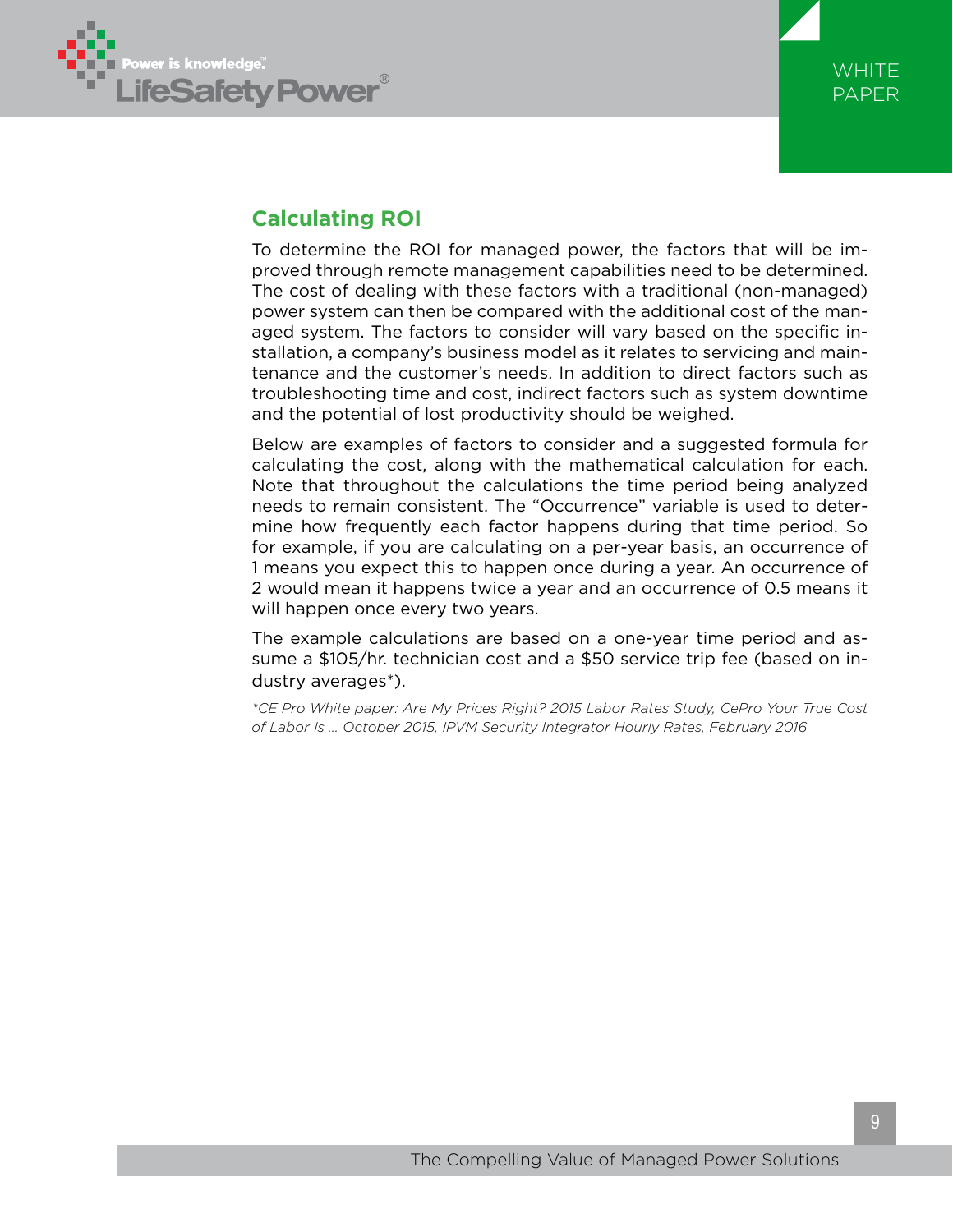



| <b>Direct Factors</b>            |                                                                   |                                        |
|----------------------------------|-------------------------------------------------------------------|----------------------------------------|
| <b>Factor</b>                    | <b>Definition/ Cost Formula</b>                                   | <b>Example</b>                         |
| <b>Troubleshooting Time</b>      | The time required to determine the cause of failure               | $1 \times (105 \times 2) =$            |
|                                  | Occurrences per year x technician cost per hour x number of hours | \$210                                  |
| <b>Truck Roll to Investigate</b> | Dispatch to site due to lack of problem visibility                | $2 \times $50 =$                       |
| <b>Problem</b>                   | Occurrences per year x cost/deployment                            | \$100                                  |
| <b>Utility Issues</b>            | Additional troubleshooting time due to inconsistent utility power | $0.5 \times [(105 \times 6) + 50] =$   |
|                                  | that causes intermittent equipment issues                         | \$340                                  |
|                                  | Occurrence x [(Tech Cost x Hrs) + Truck roll]                     |                                        |
| <b>Damaged Power Supply</b>      | Replacement of power supply equipment damaged due to lack of      | $0.25 \times [(105 \times 5) + 50] =$  |
| <b>Equipment</b>                 | advance warning of impending problems                             | $$144 + material cost$                 |
|                                  | Occurrence x [(Tech Cost x Hrs + Truck roll)] + Material cost     |                                        |
| <b>Damaged Connected</b>         | Replacement of equipment powered by the PS which failed due to    | $0.50 \times [(105 \times 6) + $50] =$ |
| Equipment                        | lack of advance warning of impending problems                     | \$340 + material cost                  |
|                                  | Occurrence x [(Tech Cost x Hrs + Truck roll)] + Material cost     |                                        |
| <b>Damaged Non-Connected</b>     | Replacement of equipment which failed due to inability to see     | $0.25 \times [(105 \times 4) + $50] =$ |
| Equipment                        | over temperature in surrounding area (Servers, etc)               | $$118 + material cost$                 |
|                                  | Occurrence x [(Tech Cost x Hrs + Truck roll)] + Material cost     |                                        |
| <b>Cost to Provision</b>         | Cost of deploying security guards to an unprotected area because  | $0.25 \times $40 \times 8 =$           |
| <b>Security Guards</b>           | of system failure                                                 | \$80                                   |
|                                  | Occurrence x Guard Cost x Number of Hours                         |                                        |

| <b>Indirect Factors</b>                |                                                                                                                          |                |
|----------------------------------------|--------------------------------------------------------------------------------------------------------------------------|----------------|
| <b>Factor</b>                          | <b>Definition/ Cost Formula</b>                                                                                          | <b>Example</b> |
| <b>Service Level Agreement</b><br>Cost | Lower Cost Service Level Agreement due to reduced service hours<br>and truck rolls due to remote service abilities       | \$50           |
| <b>Lost Productivity</b>               | Additional transit time for employees who need to use an alternate $\vert 1 \times \vert$ (20 people $\times$ 0.1 Hours) |                |
|                                        | door due to system malfunction                                                                                           | $x $50 x 2] =$ |
|                                        | Occurrences x Traffic x Hours per Trip x Wage x Hours out of Service                                                     | \$200          |

### **Calculating Time for Payback of Investment**

Once the factors are calculated, determining the time until payback of the added cost of a managed power system is straightforward. After calculating all of the factors, add them up and divide this into the added cost of a managed power system. For example, assume the sum of all of the factors comes to \$1582 for a year and the total added cost of adding management to the power system is \$450.

### **\$450 / \$1582 = 0.28 years**

In this example, the cost of adding remote management to the power system would be recovered in less than three months.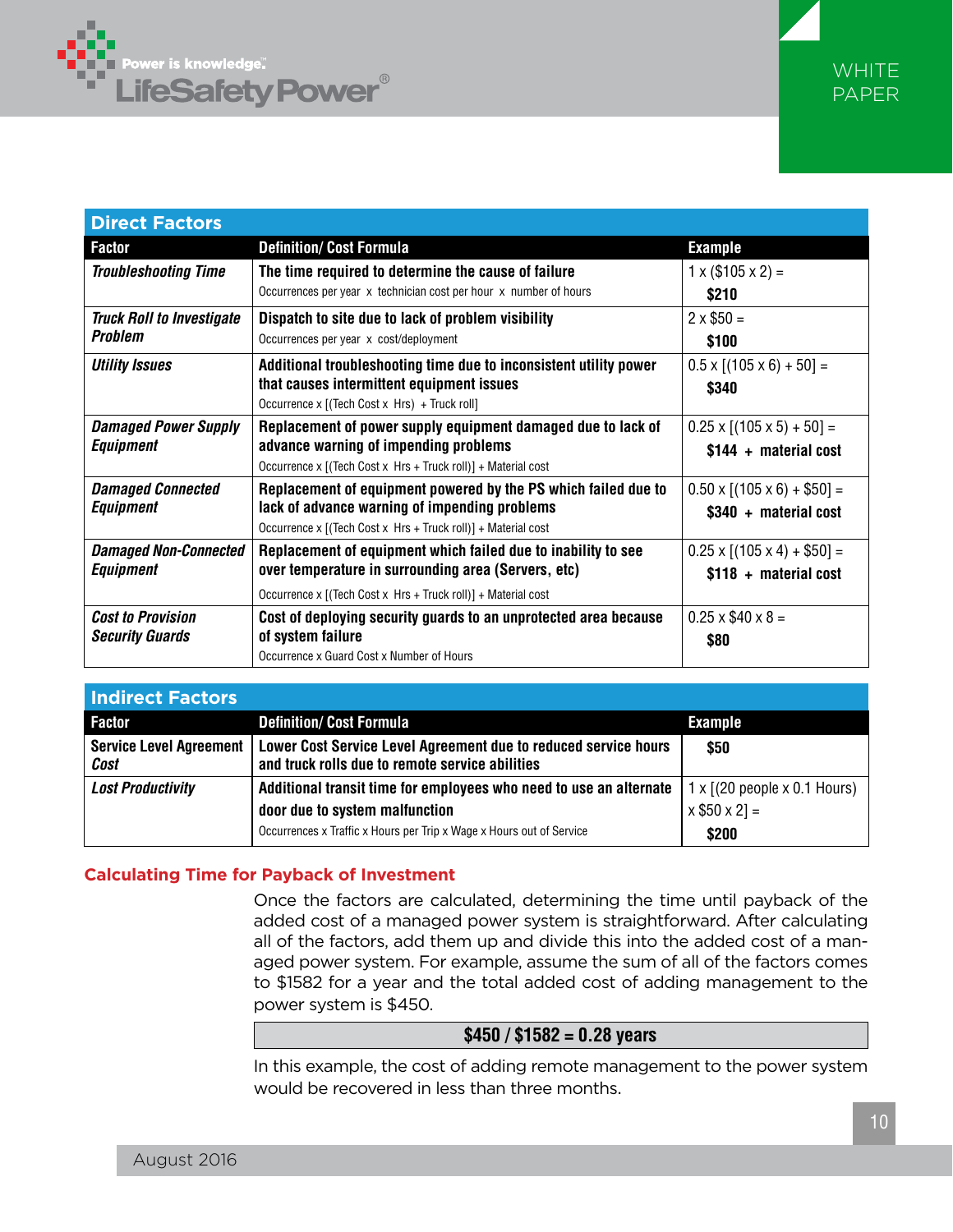



# Real World Examples

Now that we understand the benefits of Managed Power and how to calculate ROI, we will analyze real-world examples. The example calculations all assume a \$105/hr. technician cost, \$50 trip fee and is based on a one-year time period. Also assumed is an 8-door Managed Power system which is \$450 above the cost of the equivalent non-managed supply.

### **Power Cycle Frozen Device**

We will start by revisiting one of our previous examples where a camera, reader or controller periodically locks up and needs to have its input power cycled to perform a reboot. Let's assume this device locks up once a year. Without Managed Power, a truck would need to be sent to the site and a total of two hours of technician time is required.

| Occurrence<br>/ Year | Tech Hours @<br>\$105 | <b>Formula</b>                                | Reboot Cost<br>/ Year | 8 Door<br><b>Managed Power</b><br><b>Uparade</b> |
|----------------------|-----------------------|-----------------------------------------------|-----------------------|--------------------------------------------------|
|                      |                       | $2 \times [(2 \times $105) + (1 \times $50)]$ | \$520                 | \$450                                            |

This formula tells us that without Managed Power, rebooting this device will cost \$540 per year. With Managed Power, the device reboot is performed over the network and the initial \$450 investment is repaid within a year.

### **\$450 / \$520 = .86 Years (approximately 10 months)**

Viewed another way, when the two remote services are performed the initial \$450 investment in Managed Power is completely returned in addition to a net \$70 savings:

### **\$520 (for on-site service) - \$450 (MP investment) = \$70 saved on first remote service**

If a third remote power cycle occurs, the Managed Power Managed Power upgrade will have saved the service department \$330 in dispatch expenses:

| $= $330$ in saved on-site service fees |  |
|----------------------------------------|--|
| - \$450 managed power investment       |  |
| 3 site visits $@$260/each = $780$      |  |

All future remote services performed during the life of the system will continue to increase the service department's operating margins.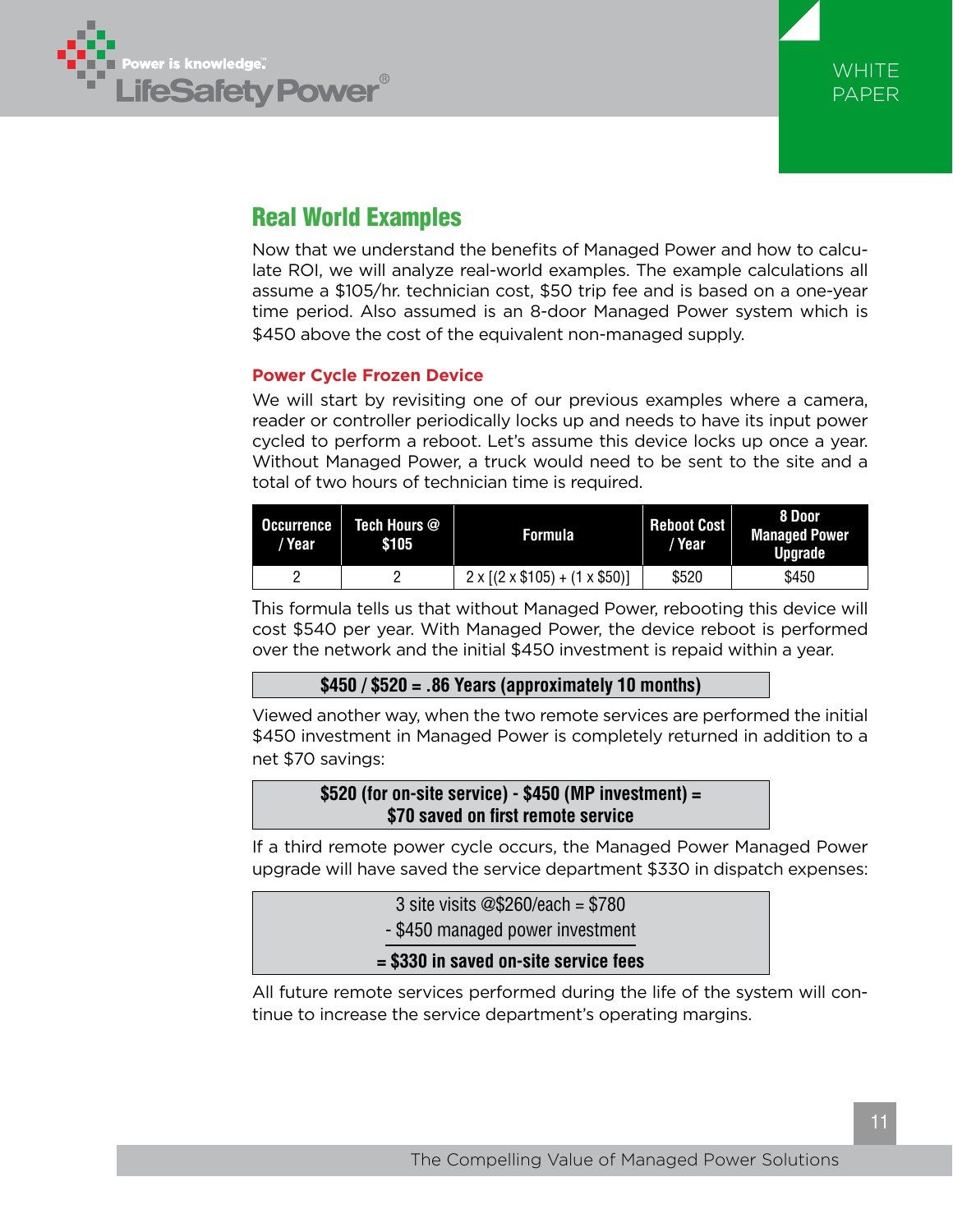

## **Yearly Battery Testing**

Next, let's evaluate how stand-by battery testing benefits from remote management. Assume a once per year battery test, where the requirement is to remove AC power and verify a four-hour standby time.

| <b>Annual Battery Testing</b>        |        |                                               |                                    |                                        |  |
|--------------------------------------|--------|-----------------------------------------------|------------------------------------|----------------------------------------|--|
| Occurrence / Tech Hours<br>Year      | @\$105 | <b>Formula</b>                                | <b>Battery Test</b><br>Cost / Year | <b>Managed Power</b><br><b>Upgrade</b> |  |
|                                      | 6      | $1 \times [(6 \times $105) + (1 \times $50)]$ | \$680                              | \$450                                  |  |
| $$450 / $680 = 0.6$ Years (7 months) |        |                                               |                                    |                                        |  |

Pay back for the battery test occurs in approximately seven months –and more importantly, the first time a remote test is performed (saving at least \$680 for the equivalent on-site trip), the \$450 managed upgrade investment is repaid.

### **Impending Device Failure**

A fully managed power system can also be used as a diagnostic tool, giving the user the ability to monitor the voltage and current of powered devices. High and low trigger points can be set on each device to warn of immediate or impending problems. In this example, a 24V lock has a normal current draw of 250mA when active. Unfortunately, the coil winding of this lock is beginning to short internally and will fail soon. With a traditional power system, this failure will not be known until the customer calls after their door look will no longer operate.

A truck would be dispatched and a technician sent to troubleshoot the system to find the failed lock. A lock would then need to be procured and a return trip to the site scheduled for installation. We will assume a lock failure such as this might occur once every 4 years.

| <b>Impending Device Failure</b> |           |                                                 |                                   |  |  |
|---------------------------------|-----------|-------------------------------------------------|-----------------------------------|--|--|
| Occurrence / Tech Hours<br>Year | $@$ \$105 | <b>Formula</b>                                  | <b>Device Fail</b><br>Cost / Year |  |  |
| 0.25                            | 5         | $.25 \times [(5 \times $105) + (2 \times $50)]$ | \$156                             |  |  |

With a managed power system, however, an upper current threshold limit can be set for each zone. If an upper limit of 350mA is set, an email notification is sent when the current increases beyond this point as the coil begins to fail. In that email the device operating history can be analyzed and the rising current over time would be an indicator of a failing lock. At this point a call can be made to the customer to inform them that their lock, while still operational, is failing.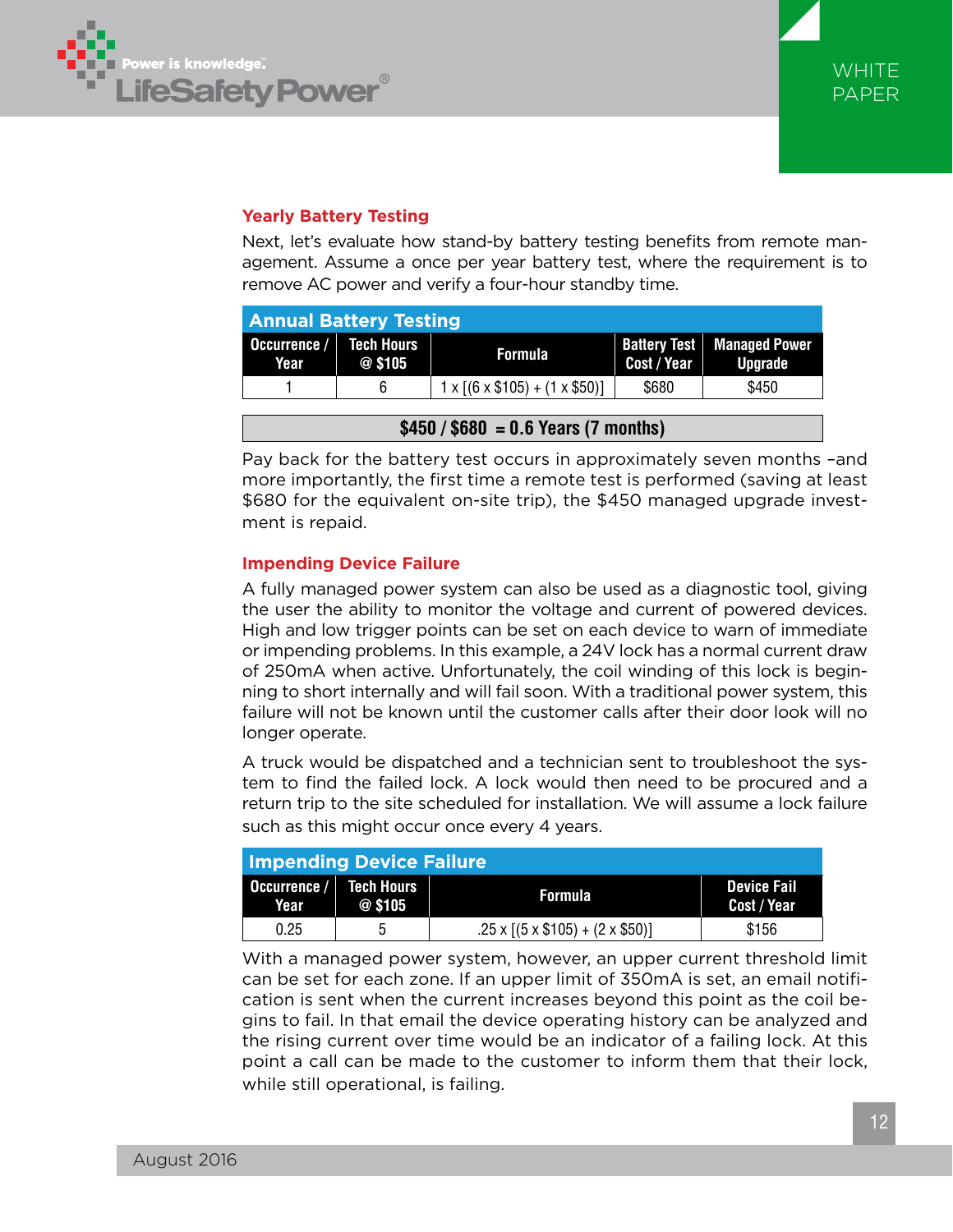



A technician can then be scheduled for a convenient time to arrive, replacement lock in hand, for a quick change out with essentially no down time and no 10 p.m. emergency calls. Managed power reduces this event to one truck roll and one (1) hour of technician time to replace the lock, bringing the cost down from \$156 per year to \$51 per year: .25 x [(1 x \$105) + \$50] = \$51.

### **Multiple Factors - High Security Area**

The previous examples examined individual factors related to ROI. In reality, there may be many factors combined that contribute to ROI. This example will take several factors into account regarding a 16-door access control system protecting a high-security area powering controllers, locks and cameras.

Analyzing this system, we assess the risks and determine the probable frequency of the following:

- $\triangleright$  Periodic Battery Test Twice per year
- $\triangleright$  Failed Lock Requiring Replacement Once every four years
- $\triangleright$  Frozen Camera Requiring Reboot Once every two years

In addition to the above occurrences, any area which becomes unsecured in this facility will require a full-time security guard to watch the unsecured area.

| <b>Battery Test</b> |                                                   |        |                                               |             |
|---------------------|---------------------------------------------------|--------|-----------------------------------------------|-------------|
| / Year              | Occurrence   Tech Hours   Truck Rolls  <br>@\$105 | @ \$50 | <b>Formula</b>                                | Cost / Year |
|                     |                                                   |        | $2 \times [(6 \times $105) + (2 \times $50)]$ | \$1460      |

| <b>Failed Lock</b> |                                                |      |                                                                          |             |
|--------------------|------------------------------------------------|------|--------------------------------------------------------------------------|-------------|
| / Year             | Occurrence Tech Hours   Truck Rolls<br>@ \$105 | @550 | <b>Formula</b>                                                           | Cost / Year |
| 0.25               |                                                |      | $\left[0.25 \times \left[(4 \times $105) + (2 \times $50)\right]\right]$ | \$130       |

| <b>Security Guard Cost due to Failed Lock</b> |  |                               |                              |             |
|-----------------------------------------------|--|-------------------------------|------------------------------|-------------|
| Occurrence / Guard Hours<br>Year <sup>1</sup> |  | <b>Guard Cost</b><br>per Hour | <b>Formula</b>               | Cost / Year |
| 0.25                                          |  | \$60                          | $0.25 \times (8 \times $60)$ | \$120       |

| l Frozen Camera      |                              |                              |                                      |             |  |
|----------------------|------------------------------|------------------------------|--------------------------------------|-------------|--|
| Occurrence /<br>Year | <b>Tech Hours</b><br>@ \$105 | <b>Truck Rolls</b><br>@ \$50 | Formula                              | Cost / Year |  |
| 0.5                  |                              |                              | $0.5 \times [(2 \times $105) + $50]$ | \$130       |  |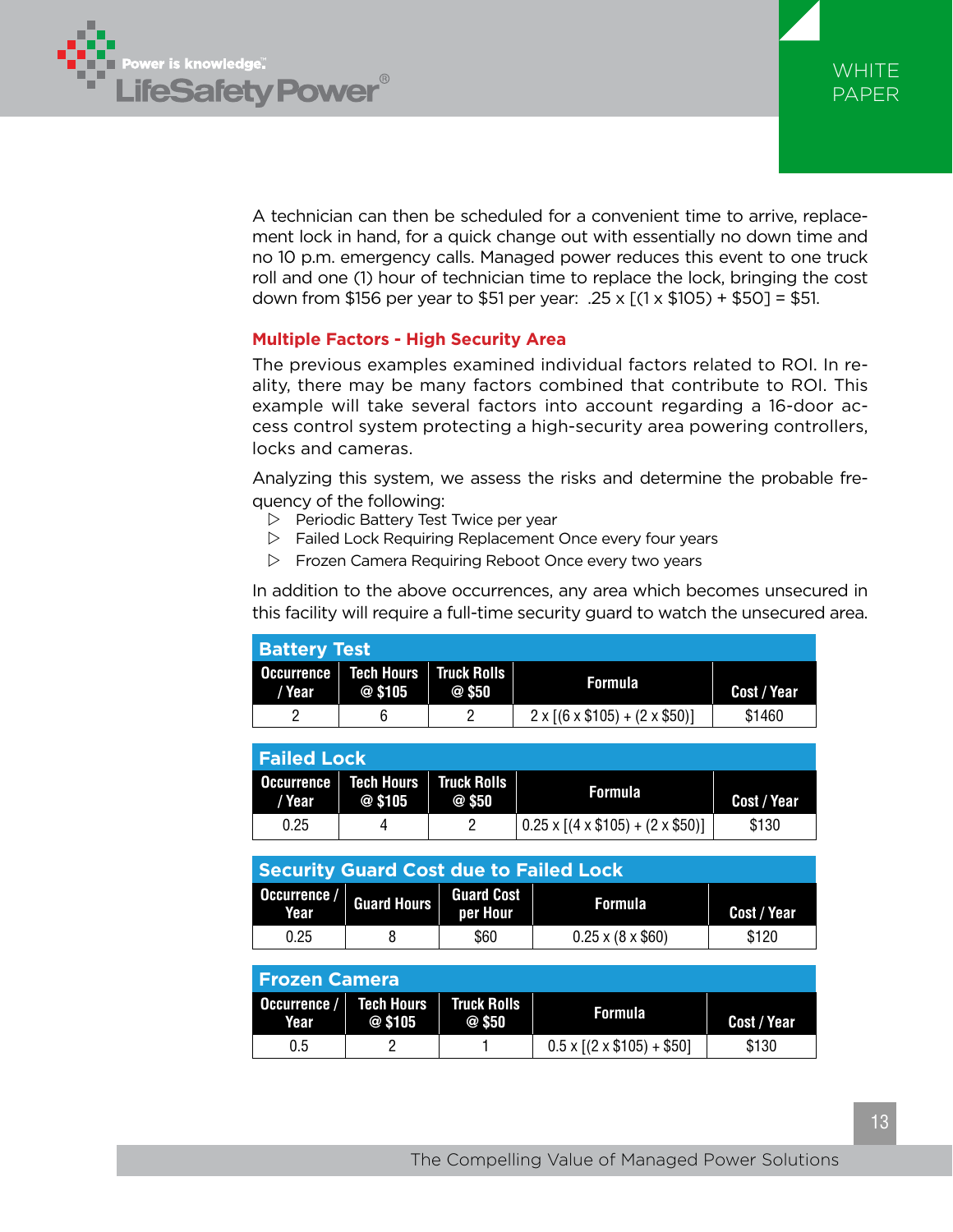



All total, these costs average \$1840 annually and if we assume a \$650 upgrade cost for a 16-door fully managed system, we get:

### **\$650 / \$1840= 0.35 Years (approximately 12 weeks)**

As we have examined before, performing the first remote service recovers the initial investment for managed power.

## **Conclusion**

Because system requirements and benefits vary widely from one site to another, so will the ROI. However this mental framework can help security professionals understand and gauge the value of their investments. Power supplies are the heartbeat of every system but unfortunately managed power is often viewed as an option. In addition to tangible examples presented in this paper, intangible examples that make a case for managed power include:

- Loss of customer goodwill because service responses are reactive, not proactive
- Lost opportunity costs when skilled technicians are reassigned from productive and profitable tasks to emergency work that could have been managed remotely
- Lost time traveling to sites in remote locations
- Challenging environments where getting local access to equipment is difficult

Most often, analysis proves that a managed power solution will increase the efficiency and profitability of the service operation, bringing a significant financial return on investment to the integrator and a viable new service strategy that yields predictable and profitable results.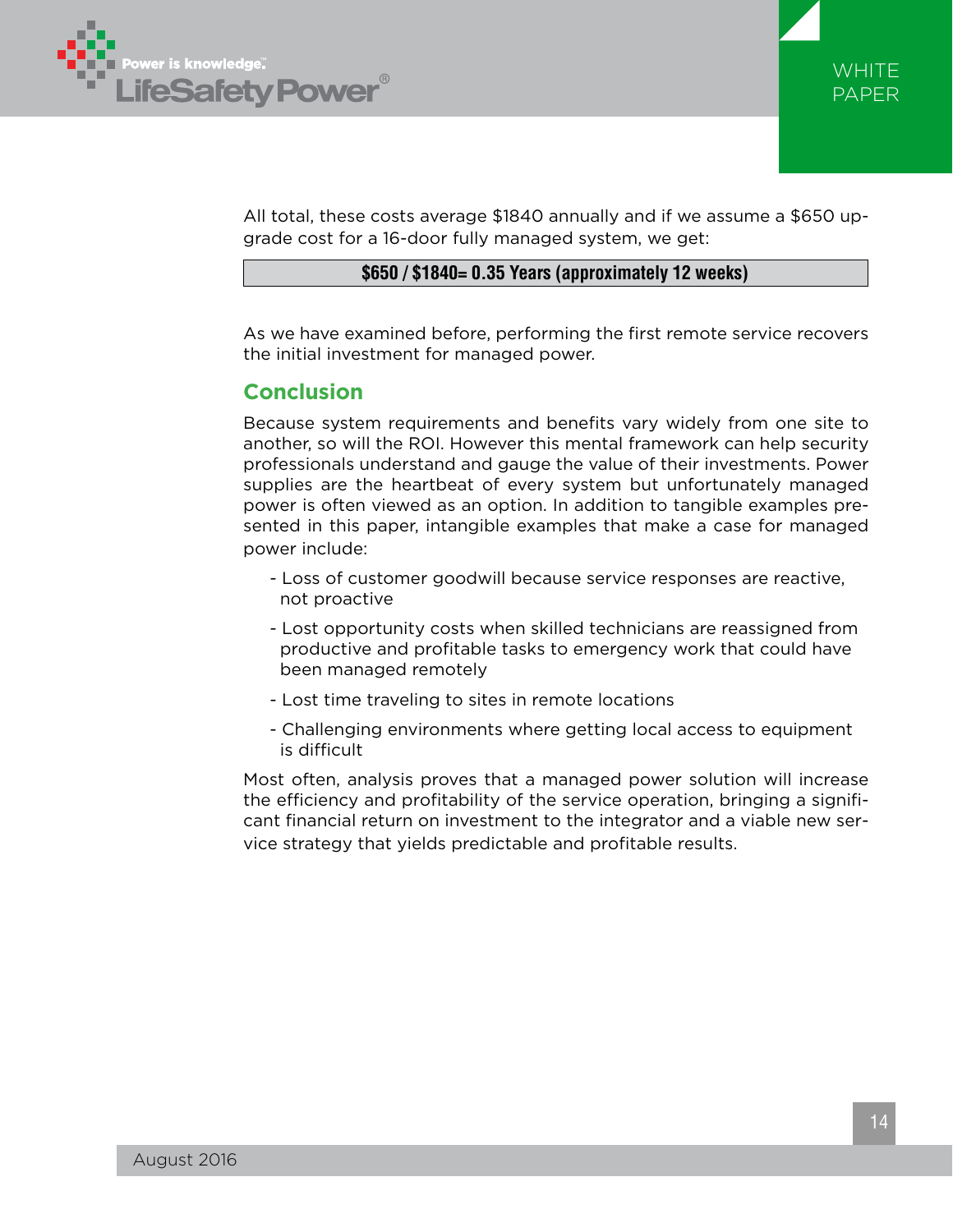



# **About LifeSafety Power — Power is Knowledge™**

LifeSafety Power is the leader in Smart Power Solutions and patented remote monitoring capabilities, providing modular AC, DC, and PoE power systems that meet the growing needs of the life safety and security industries. Realizing that network technology presents new opportunities for active monitoring and management of power supplies connected to access control systems, fire systems, video surveillance and more, the company has built its products from day one with intelligence and functionality in mind. LifeSafety Power's current product offering and planned future innovations in battery test, display and diagnostics represent an important step in providing overall system reliability and uptime.

All of the product features discussed in this white paper are available within LifeSafety Power's product line.

Visit www.lifesafetypower.com for more information.

### **Company Contacts:**

**Joseph Holland** VP of Engineering jholland@lifesafetypower.com

#### **John Olliver**

Sr VP of Sales jolliver@lifesafetypower.com

#### **Factory**

PH 888.577.2898 E techsupport@lifesafetypower.com